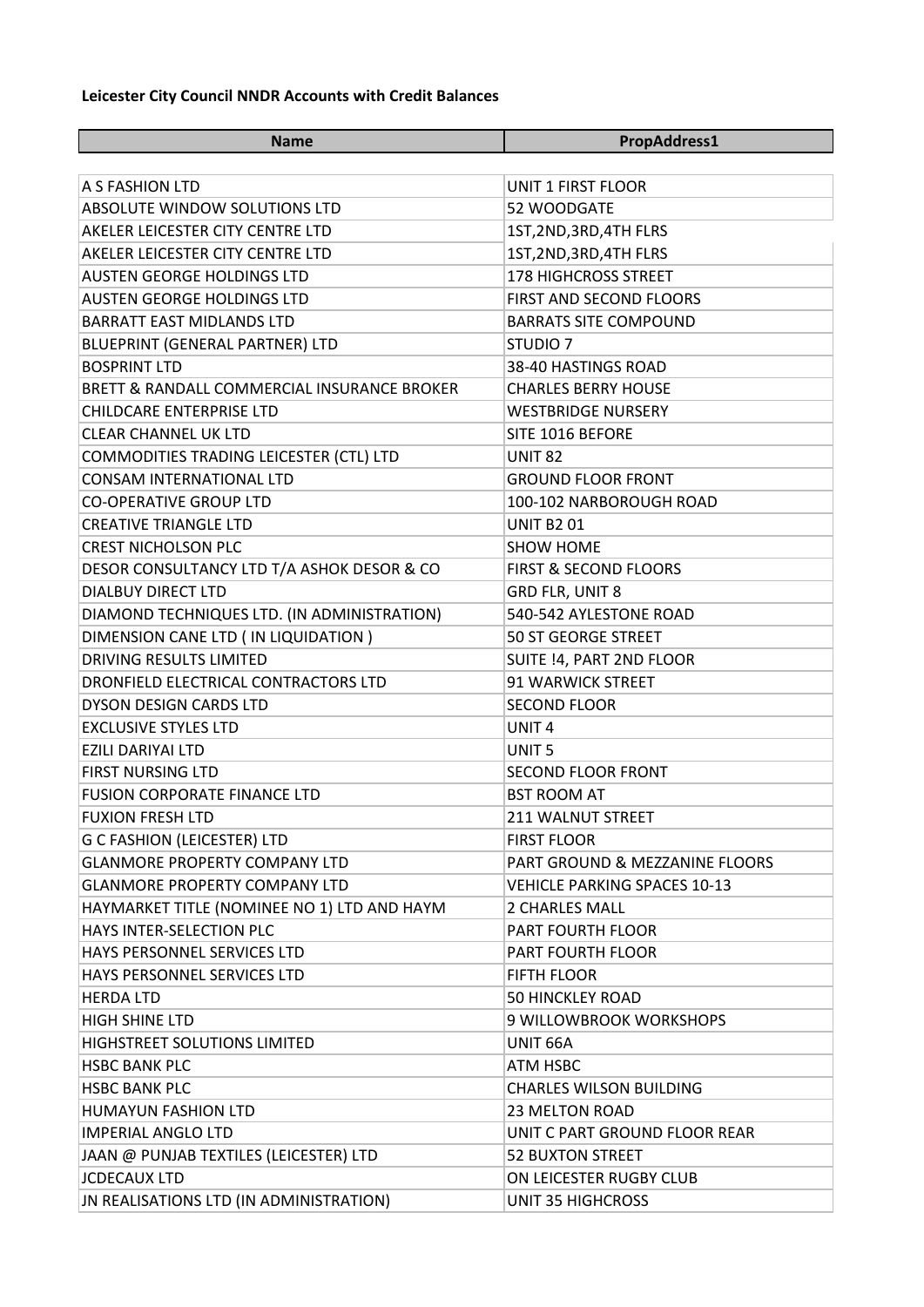| K.A.R ASSOCIATES LTD                        | <b>53 SPARKENHOE STREET</b>         |  |
|---------------------------------------------|-------------------------------------|--|
| <b>KEYSOUND (LEIC) LTD</b>                  | 117 NARBOROUGH ROAD                 |  |
| KULLY SCREEN PRINTING LTD                   | UNIT 3, GROUND FLOOR                |  |
| LATIMER WARD CONSERVATIVE INSTITUTE LTD     | LATIMER CONSERATIVE CLUB            |  |
| LEICESTER CITY COUNCIL ADULTS & HOUSING DEP | <b>SHOP</b>                         |  |
| LEICESTER CITY COUNCIL ARTS & LEISURE DEPAR | UNIT 14, GROUND FLOOR               |  |
| LEICESTER CITY COUNCIL ARTS & LEISURE DEPAR | LEICESTER LEYS LEISURE CENTRE       |  |
| LEICESTER CITY COUNCIL PROPERTY SERVICES CO | <b>VEHICLE PARKING SPACES 10-13</b> |  |
| LEICESTER CITY COUNCIL PROPERTY SERVICES CO | <b>UNIT 12</b>                      |  |
| LEICESTER CITY COUNCIL PROPERTY SERVICES CO | 59 LUNSFORD ROAD                    |  |
| LEICESTER CITY COUNCIL PROPERTY SERVICES CO | <b>WORKSHOP</b>                     |  |
| LEICESTER CITY COUNCIL PROPERTY SERVICES CO | UNIT 66A                            |  |
| LEICESTER MONTESSORI 6TH FORM COLLEGE LTD   | <b>140 REGENT ROAD</b>              |  |
| Leicester Montessori Schools Ltd            | <b>164 LONDON ROAD</b>              |  |
| LEICESTERSHIRE PARTNERSHIP TRUST            | <b>352 EAST PARK ROAD</b>           |  |
| LIGHTHOUSE CORPORATION LTD T/A HARMONY REST | <b>BASEMENT &amp; GROUND FLOOR</b>  |  |
| LOCAL AUTHORITIES MUTUAL INVESTMENT TRUST P | 15-17 GALLOWTREE GATE               |  |
| M B A UK LTD                                | <b>UNIT 11 GROUND FLOOR</b>         |  |
| MAPELEY GAMMA ACQUISITION CO (1) LTD        | PART GROUND FLOOR                   |  |
| MAPELEY GAMMA ACQUISITION CO (1) LTD        | <b>WELLINGTON HOUSE</b>             |  |
| MARSH CORPORATE SERVICES LTD                | PART 5TH FLOOR                      |  |
| MARSHALL DEACON KNITWEAR LTD                | <b>122 FAIRFAX ROAD</b>             |  |
| MELBOURNE SERVICE STATION LTD               | MELBOURNE ROAD SERVICE STATION      |  |
| MEWOTECH (UK) LTD                           | <b>23 NEVANTHON ROAD</b>            |  |
| MIDLANDS CO-OPERATIVE SOCIETY LTD           | 249-259 NARBOROUGH ROAD             |  |
|                                             | <b>UNIT 13</b>                      |  |
| <b>MIDSYS LTD</b>                           |                                     |  |
| <b>MILLER HOMES LTD</b>                     | SHOWHOME                            |  |
| MILLS & ALLEN LTD                           | ADJ 190 BELGRAVE ROAD               |  |
| MILLS & ALLEN LTD                           | MILL & ALLEN SITE 934               |  |
| MISS A WOODS                                | <b>60C QUEENS ROAD</b>              |  |
| <b>MISS R CHOUDHURY</b>                     | 161 CLARENDON PARK ROAD             |  |
| <b>MISS R KOTECHA</b>                       | <b>REAR OF</b>                      |  |
| MORE PRODUCTION LTD                         | <b>UNIT 19</b>                      |  |
| <b>MORRIS METAL PRODUCTS LTD</b>            | <b>UNIT 17</b>                      |  |
| MULTICHOICE (WHOLESALERS) LTD               | <b>GROUND FLOOR AKA 26</b>          |  |
| NATIONAL CAR PARKS LTD                      | <b>SECOND FLOOR SUITE 2A</b>        |  |
| NATIONAL CAR PARKS LTD                      | THIRD FLOOR SUITE 3G                |  |
| NHS LEICESTER CITY                          | PART GROUND FLOOR                   |  |
| <b>NIYOMTHAI LTD</b>                        | 118 LONDON ROAD                     |  |
| NORTHERN TRUST COMPANY LTD                  | FIRST FLOOR UNITS 35-36             |  |
| <b>OAK TAVERNS LTD</b>                      | <b>BROADWAY HOTEL</b>               |  |
| <b>OMAHA NOMINEES (A) LTD</b>               | 33 GALLOWTREE GATE                  |  |
| P & L KNITWEAR LTD                          | <b>73 DOROTHY ROAD</b>              |  |
| PEACOCK'S STORES LTD                        | <b>46 BRADGATE MALL</b>             |  |
| PRINCIPALITY HOLDINGS LIMITED               | CAR SPACES 8-13 ON SITE OF 73-75    |  |
| PUNCH PARTNERSHIPS (PTL) LTD                | FORMER HOSKINS BREWERY REAR OF 133  |  |
| <b>QUALITY SUPERMARKET UK LTD</b>           | 84 GIPSY LANE                       |  |
| <b>REDHOUSE LIMITED</b>                     | <b>16 MARKET PLACE SOUTH</b>        |  |
| <b>SAFFRON RESOURCE CENTRE</b>              | <b>432 SAFFRON LANE</b>             |  |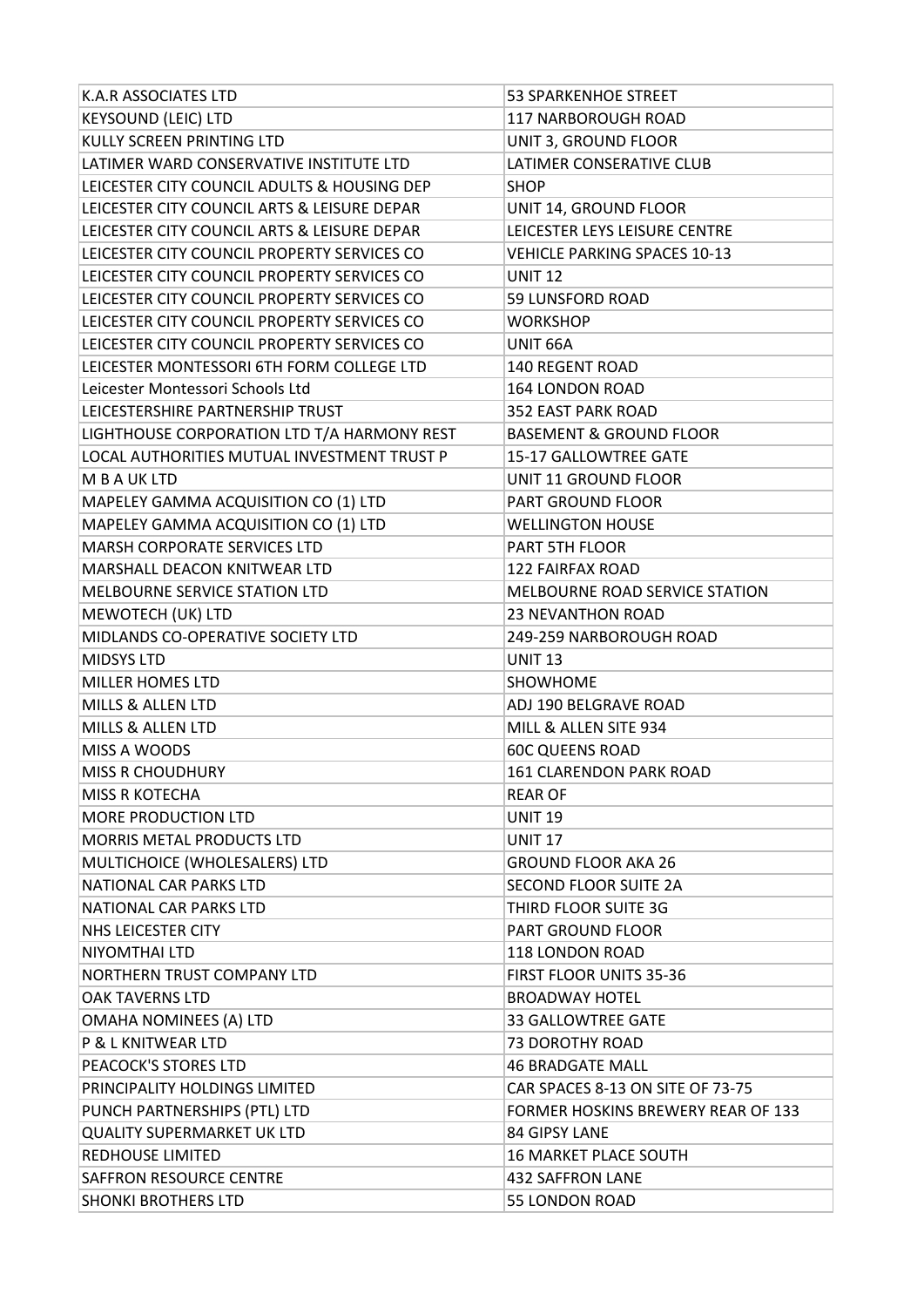| <b>SMART GIRL (UK) LTD</b>                | UNIT 20 THIRD FLOOR              |
|-------------------------------------------|----------------------------------|
| SPINNEY HILL WORKING MENS CLUB,           | SPINNEY HILL W M CLUB            |
| STAFFORD EMPLOYMENT & SOCIAL CLUB         | <b>UNIT 16</b>                   |
| <b>SWANN SYSTEMS (UK) LTD</b>             | <b>1 STADIUM PLACE</b>           |
| <b>SYGNET SIGNS LTD</b>                   | <b>12 KENT STREET</b>            |
| TALENT 4 LIFE LTD (IN LIQUIDATION)        | <b>FIRST &amp; SECOND FLOORS</b> |
| THE LIGHT HOUSE (LEICESTER) LTD           | 107A-107B HINCKLEY ROAD          |
| THE MGL MEDIA PRODUCTION COMPANY LTD      | <b>UNIT A103</b>                 |
| THE VICTORIA TENNIS CLUB                  | <b>VICTORIA LAWN TENNIS CLUB</b> |
| UCI SELF STORAGE LTD                      | <b>25A HIGHMERES ROAD</b>        |
| UNIVERSAL TRADING COMPANY (LEICESTER) LTD | <b>SUITES 1 &amp; 2</b>          |
| <b>VACHRAJ LTD</b>                        | <b>101 EAST PARK ROAD</b>        |
| W S GIBBINS & CO LTD                      | <b>24 COTTESMORE ROAD</b>        |
| <b>WEST END GALLERY LIMITED</b>           | <b>107 HIGHCROSS STREET</b>      |
| <b>WILLOWBROOK PROPERTIES LTD</b>         | <b>BURSARS OFFICE</b>            |
| <b>WOODS OF LEICESTER LTD</b>             | SHAKESPEARE STREET               |
| <b>WORKING LINKS EMPLOYMENT LTD</b>       | <b>CAR SPACE 1</b>               |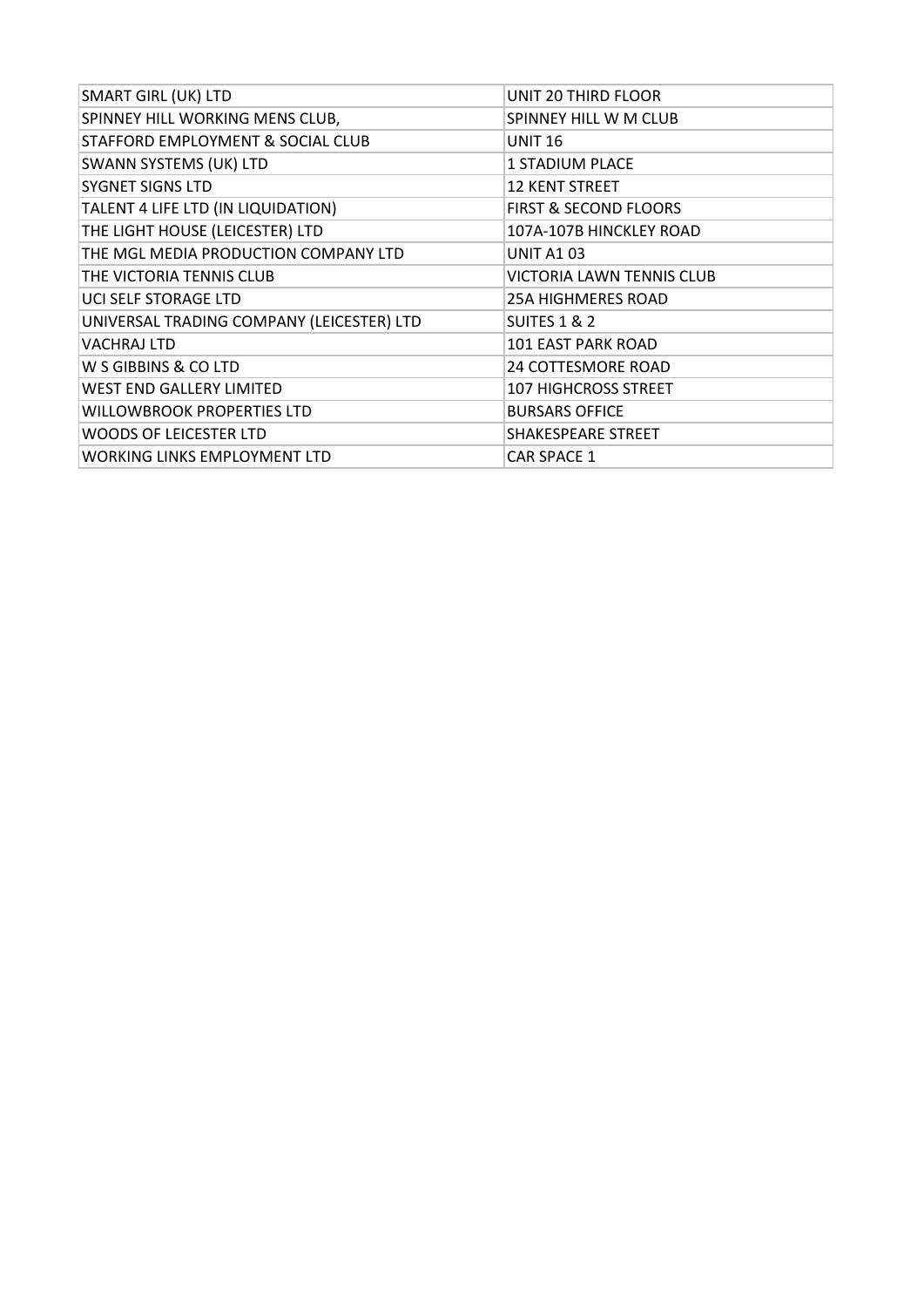| <b>PropAddress2</b>               | <b>PropAddress3</b>       | PropAddress4     |
|-----------------------------------|---------------------------|------------------|
|                                   |                           |                  |
| <b>IMPERIAL BUILDINGS</b>         | <b>EAST PARK ROAD</b>     | <b>LEICESTER</b> |
| <b>LEICESTER</b>                  |                           |                  |
| <b>1 COLTON SQUARE</b>            | <b>LEICESTER</b>          |                  |
| 1 COLTON SQUARE                   | <b>LEICESTER</b>          |                  |
| <b>LEICESTER</b>                  |                           |                  |
| 81 GREAT CENTRAL STREET           | <b>LEICESTER</b>          |                  |
| <b>BEDE ISLAND SOUTH</b>          | <b>UPPERTON ROAD</b>      | <b>LEICESTER</b> |
| PHOENIX SQUARE                    | <b>7 BURTON STREET</b>    | <b>LEICESTER</b> |
| <b>LEICESTER</b>                  |                           |                  |
| <b>45 EAST BOND STREET</b>        | <b>LEICESTER</b>          |                  |
| <b>ST OSWALDS ROAD</b>            | <b>LEICESTER</b>          |                  |
| <b>195 AYLESTONE ROAD</b>         | <b>LEICESTER</b>          |                  |
| <b>BUSM BUSINESS PARK</b>         | 100 ROSS WALK             | <b>LEICESTER</b> |
| <b>33 HIGHMERES ROAD</b>          | <b>LEICESTER</b>          |                  |
| <b>LEICESTER</b>                  |                           |                  |
| LEICESTER CREATIVE BUSINESS DEPOT | <b>31 RUTLAND STREET</b>  | <b>LEICESTER</b> |
| <b>17 MONTEREY COURT</b>          | <b>LEICESTER</b>          |                  |
| <b>128A EVINGTON ROAD</b>         | <b>LEICESTER</b>          |                  |
| <b>BARSHAW PARK</b>               | <b>LEYCROFT ROAD</b>      | <b>LEICESTER</b> |
| <b>LEICESTER</b>                  |                           |                  |
| <b>LEICESTER</b>                  |                           |                  |
| <b>KIMBERLEY HOUSE</b>            | <b>47 VAUGHAN WAY</b>     | <b>LEICESTER</b> |
| <b>LEICESTER</b>                  |                           |                  |
| 55 REGENT ROAD                    | <b>LEICESTER</b>          |                  |
| <b>MAHAL BUSINESS PARK</b>        | <b>BENSON STREET</b>      | <b>LEICESTER</b> |
| <b>MAHAL BUSINESS PARK</b>        | <b>BENSON STREET</b>      | <b>LEICESTER</b> |
| <b>BANNER HOUSE</b>               | <b>2 ST ALBANS ROAD</b>   | <b>LEICESTER</b> |
| <b>56 KING STREET</b>             | <b>LEICESTER</b>          |                  |
| <b>LEICESTER</b>                  |                           |                  |
| <b>33A DOROTHY ROAD</b>           | <b>LEICESTER</b>          |                  |
| <b>JAMES HOUSE</b>                | 55 WELFORD ROAD           | <b>LEICESTER</b> |
| <b>JAMES HOUSE</b>                | 55 WELFORD ROAD           | <b>LEICESTER</b> |
| <b>LEICESTER</b>                  |                           |                  |
| <b>HORSEFAIR HOUSE</b>            | <b>3 HORSEFAIR STREET</b> | <b>LEICESTER</b> |
| <b>HORSEFAIR HOUSE</b>            | <b>3 HORSEFAIR STREET</b> | <b>LEICESTER</b> |
| <b>HORSEFAIR HOUSE</b>            | <b>3 HORSEFAIR STREET</b> | <b>LEICESTER</b> |
| <b>LEICESTER</b>                  |                           |                  |
| <b>SYSTON STREET WEST</b>         | <b>LEICESTER</b>          |                  |
| <b>BUSM BUSINESS PARK</b>         | 100 ROSS WALK             | <b>LEICESTER</b> |
| <b>CAMPUS CENTRE BUILDING</b>     | <b>MILL LANE</b>          | <b>LEICESTER</b> |
| UNIVERSITY ROAD                   | <b>LEICESTER</b>          |                  |
| <b>LEICESTER</b>                  |                           |                  |
| <b>45 LONDON STREET</b>           | <b>LEICESTER</b>          |                  |
| <b>LEICESTER</b>                  |                           |                  |
| <b>AYLESTONE ROAD</b>             | <b>LEICESTER</b>          |                  |
| <b>10 SHIRES WALK</b>             | <b>LEICESTER</b>          |                  |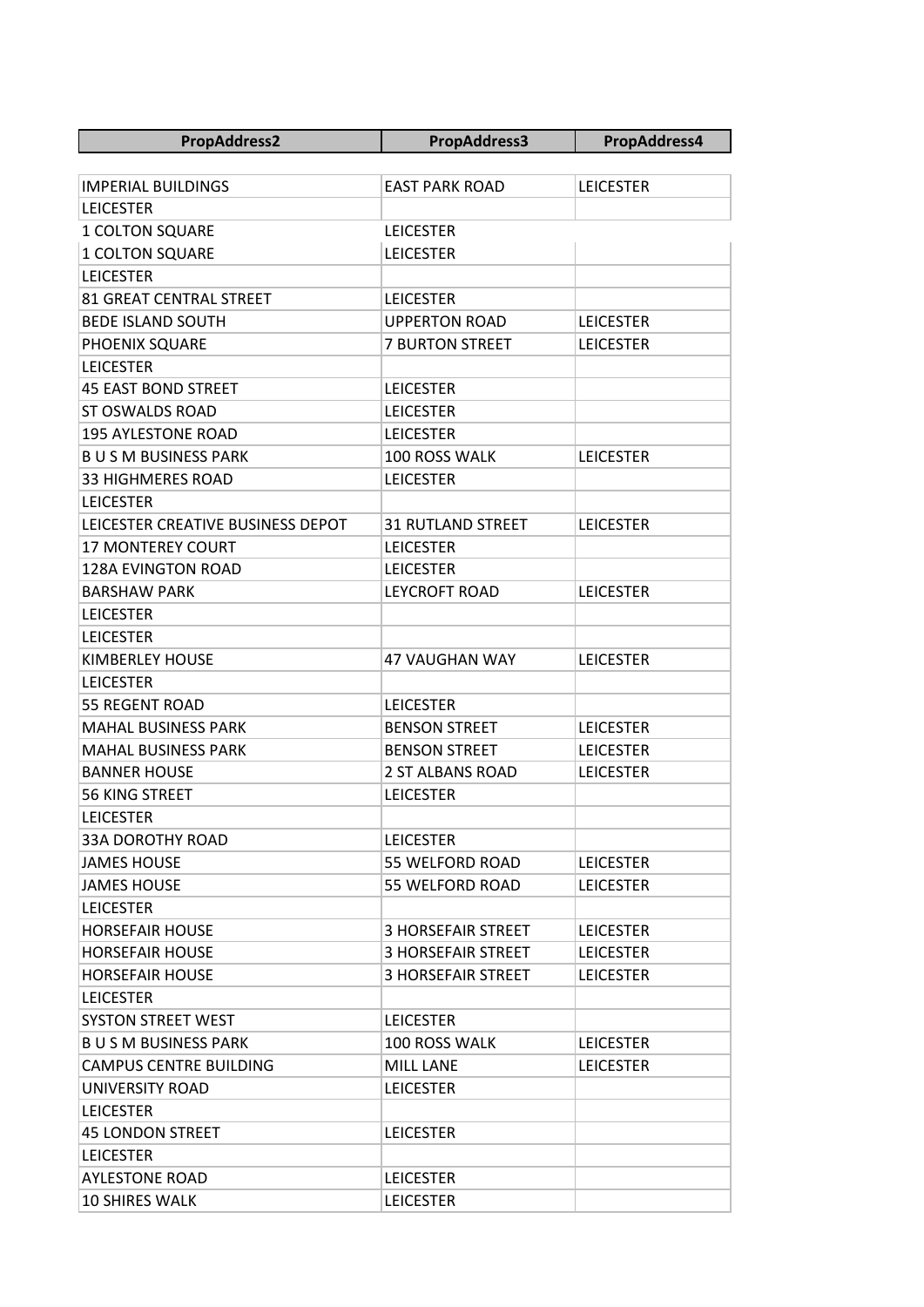| <b>LEICESTER</b>                     |                             |                  |
|--------------------------------------|-----------------------------|------------------|
| <b>LEICESTER</b>                     |                             |                  |
| <b>KLYNTON BUILDINGS</b>             | <b>GALBY STREET</b>         | <b>LEICESTER</b> |
| <b>SURREY STREET</b>                 | <b>LEICESTER</b>            |                  |
| <b>9 CANTRELL ROAD</b>               | <b>LEICESTER</b>            |                  |
| <b>62 EVINGTON VALLEY ROAD</b>       | <b>LEICESTER</b>            |                  |
| <b>BEAUMONT WAY</b>                  | <b>LEICESTER</b>            |                  |
| <b>ST GEORGE STREET</b>              | <b>LEICESTER</b>            |                  |
| <b>SLATER STREET</b>                 | <b>LEICESTER</b>            |                  |
| <b>LEICESTER</b>                     |                             |                  |
| <b>20 WILLIAM STREET</b>             | <b>LEICESTER</b>            |                  |
| <b>ABBEY COURT</b>                   | <b>LEICESTER</b>            |                  |
| <b>LEICESTER</b>                     |                             |                  |
| <b>LEICESTER</b>                     |                             |                  |
| <b>LEICESTER</b>                     |                             |                  |
| 32 BELGRAVE ROAD                     | <b>LEICESTER</b>            |                  |
| <b>LEICESTER</b>                     |                             |                  |
| 461 ST SAVIOURS ROAD                 | <b>LEICESTER</b>            |                  |
| <b>WELLINGTON HOUSE</b>              | <b>22 WELLINGTON STREET</b> | <b>LEICESTER</b> |
| <b>SUITE C THIRD FLOOR</b>           | <b>29 ALBION STREET</b>     | <b>LEICESTER</b> |
| <b>ST JOHNS HOUSE</b>                | <b>30 EAST STREET</b>       | <b>LEICESTER</b> |
| <b>LEICESTER</b>                     |                             |                  |
| 95 MELBOURNE ROAD                    | <b>LEICESTER</b>            |                  |
| <b>LEICESTER</b>                     |                             |                  |
| <b>LEICESTER</b>                     |                             |                  |
|                                      |                             |                  |
|                                      |                             |                  |
| <b>BEAUMONT ENTERPRISE CENTRE</b>    | <b>BOSTON ROAD</b>          | <b>LEICESTER</b> |
| 66 ALDFIELD GREEN                    | <b>LEICESTER</b>            |                  |
| <b>LEICESTER</b>                     |                             |                  |
| <b>ADJACENT TO</b>                   | <b>SPARKENHOE STREET</b>    | <b>LEICESTER</b> |
| <b>LEICESTER</b>                     |                             |                  |
| <b>LEICESTER</b>                     |                             |                  |
| <b>6-8 DUNTON STREET</b>             | <b>LEICESTER</b>            |                  |
| <b>ST MARYS WORKS</b>                | 115 BURNMOOR STREET         | <b>LEICESTER</b> |
| 53 WANSTEAD ROAD                     | <b>LEICESTER</b>            |                  |
| <b>14 LITTLE HOLME STREET</b>        | <b>LEICESTER</b>            |                  |
| <b>RUTLAND CENTRE</b>                | <b>56 HALFORD STREET</b>    | <b>LEICESTER</b> |
| <b>RUTLAND CENTRE</b>                | <b>56 HALFORD STREET</b>    | <b>LEICESTER</b> |
| <b>MELBOURNE CENTRE</b>              | <b>MELBOURNE ROAD</b>       | <b>LEICESTER</b> |
| <b>LEICESTER</b>                     |                             |                  |
| <b>FAIRCHARM INDUSTRIAL ESTATE</b>   | <b>EVELYN DRIVE</b>         | <b>LEICESTER</b> |
| 263-265 ABBEY LANE                   | <b>LEICESTER</b>            |                  |
| <b>LEICESTER</b>                     |                             |                  |
| <b>LEICESTER</b>                     |                             |                  |
| <b>LEICESTER</b>                     |                             |                  |
| <b>PRINCESS ROAD EAST</b>            | <b>LEICESTER</b>            |                  |
| <b>BEAUMANOR ROAD</b>                | <b>LEICESTER</b>            |                  |
| <b>LEICESTER</b>                     |                             |                  |
| <b>LEICESTER</b>                     |                             |                  |
| <b>LEICESTER</b><br><b>LEICESTER</b> |                             |                  |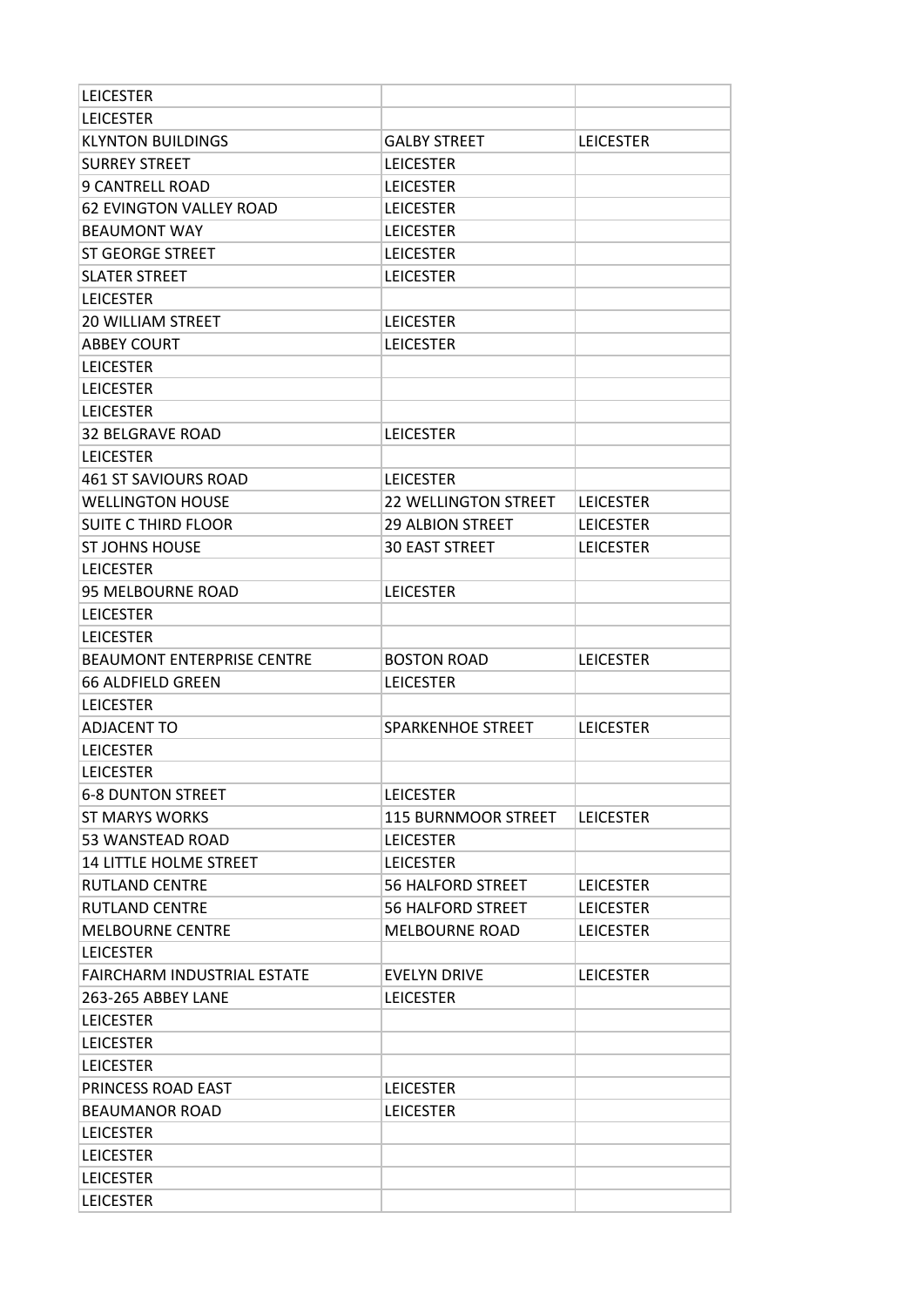| <b>IMPERIAL BUILDINGS</b>         | <b>EAST PARK ROAD</b>                 | <b>LEICESTER</b> |
|-----------------------------------|---------------------------------------|------------------|
| <b>FRISBY ROAD</b>                | <b>LEICESTER</b>                      |                  |
| AT ENTRANCE D                     | LEICESTER BUSINESS CENTR111 ROSS WALK |                  |
| <b>LEICESTER</b>                  |                                       |                  |
| <b>LEICESTER</b>                  |                                       |                  |
| <b>18 MELTON STREET</b>           | <b>LEICESTER</b>                      |                  |
| <b>LEICESTER</b>                  |                                       |                  |
| LEICESTER CREATIVE BUSINESS DEPOT | <b>31 RUTLAND STREET</b>              | <b>LEICESTER</b> |
| <b>HOLMFIELD AVENUE</b>           | <b>LEICESTER</b>                      |                  |
| <b>LEICESTER</b>                  |                                       |                  |
| <b>CLOCK CHAMBERS</b>             | <b>HOTEL STREET</b>                   | <b>LEICESTER</b> |
| <b>LEICESTER</b>                  |                                       |                  |
| <b>LEICESTER</b>                  |                                       |                  |
| <b>LEICESTER</b>                  |                                       |                  |
| <b>OXFORD COURT</b>               | <b>46 OXFORD STREET</b>               | <b>LEICESTER</b> |
| <b>LEICESTER</b>                  |                                       |                  |
| (RO 60 CHARLES STREET)            | YEOMAN LANE                           | <b>LEICESTER</b> |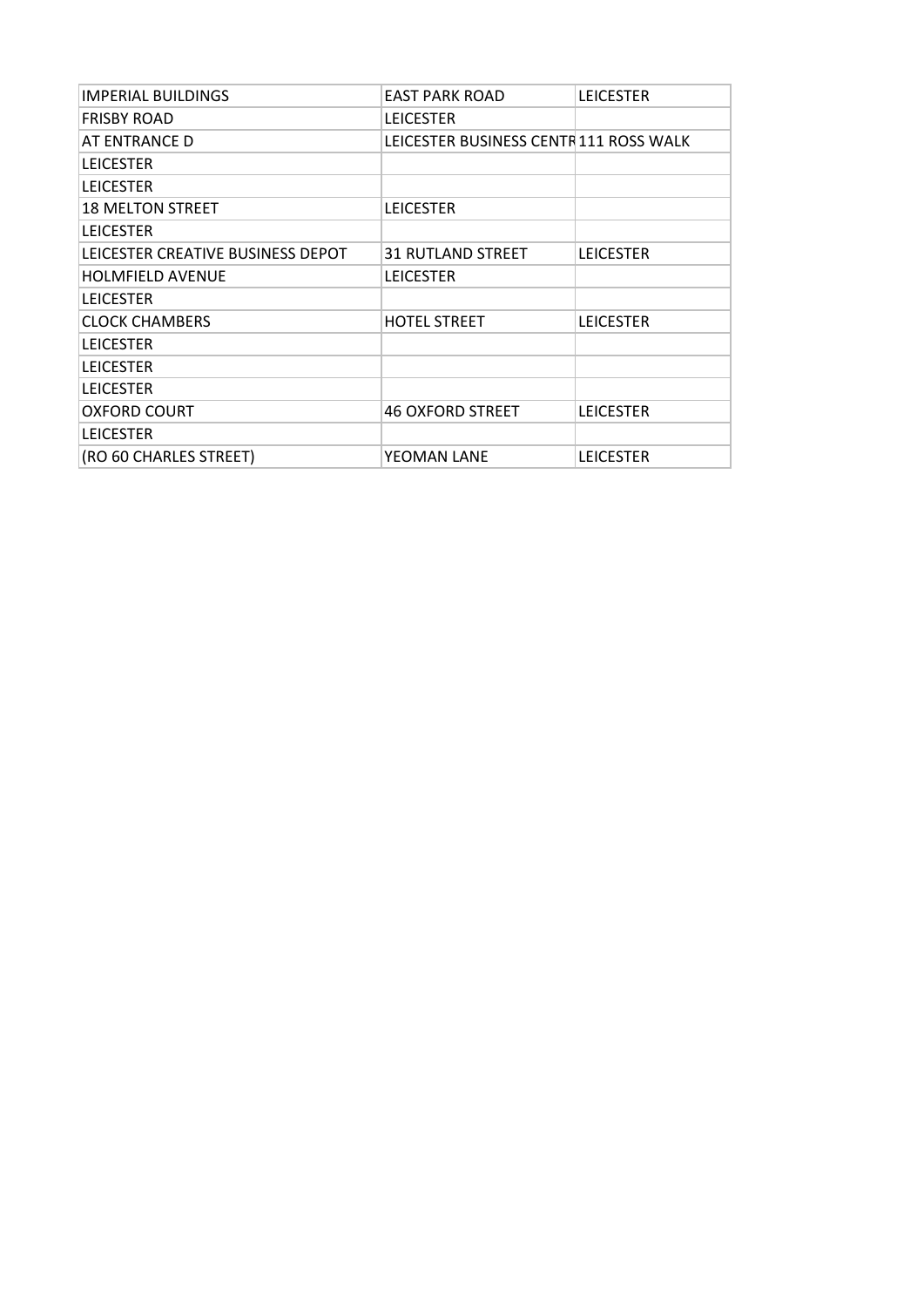| <b>LE5 4QD</b><br>(E14.28)<br>(E298.20)<br>LE3 5GF<br>(E11, 317.75)<br>LE1 1QH<br>LE1 1QH<br>(E52,909.03)<br>LE1 4PL<br>(E332.52)<br><b>LE1 4ND</b><br>(E301.75)<br>(E1,005.00)<br>LE3 OBH<br><b>LE1 1TB</b><br>(E364.00)<br>(E1, 289.55)<br>LE5 OHL<br>(E5, 305.95)<br>LE1 4SX<br>LE3 6RJ<br>(E2, 837.81)<br>(E476.00)<br><b>LE2 7LG</b><br>(E503.50)<br>LE4 5HH<br>(E53.69)<br><b>LE4 9LZ</b><br>LE3 OBS<br>(E1,980.00)<br>(E111.97)<br>LE1 1RE<br>(E805.00)<br>LE5 1AU<br>(E532.50)<br>LE2 1HL<br>(E23.85)<br>LE4 1ET<br>(E30.84)<br>LE2 8JB<br><b>LE1 1QG</b><br>(E2, 559.00)<br><b>LE1 4SG</b><br>(E51.94)<br>LE3 5SF<br>(E194.72)<br>(E95.70)<br>LE1 6YF<br>(E49.90)<br>LE5 4HB<br>(E148.72)<br>LE5 4HB<br>(E44.52)<br><b>LE2 1GE</b><br>(f115.95)<br>LE16RL<br>(E169.45)<br>LE2 7GX<br>LE5 5DS<br>(E84.00)<br>LE2 7AE<br>(E4, 465.32)<br>(E327.00)<br>LE2 7AE<br>LE1 3YE<br>(E2, 222.00)<br>LE1 5BP<br>(E618.75)<br>LE1 5BP<br>(E656.30)<br>LE1 5BP<br>(E1,032.24)<br>(E87.00)<br>LE3 ORB<br>(E132.83)<br><b>LE1 2JU</b><br>LE4 5HH<br>(E540.00)<br>(E1, 364.75)<br>LE2 7BP<br>(E541.00)<br>LE1 7RH<br>(E227.54)<br>LE4 6PN<br>LE5 3RW<br>(E42.72) | PropAddress5 | <b>PropPostCode</b> | <b>Balance</b> |
|-----------------------------------------------------------------------------------------------------------------------------------------------------------------------------------------------------------------------------------------------------------------------------------------------------------------------------------------------------------------------------------------------------------------------------------------------------------------------------------------------------------------------------------------------------------------------------------------------------------------------------------------------------------------------------------------------------------------------------------------------------------------------------------------------------------------------------------------------------------------------------------------------------------------------------------------------------------------------------------------------------------------------------------------------------------------------------------------------------------------------------------------------------------|--------------|---------------------|----------------|
|                                                                                                                                                                                                                                                                                                                                                                                                                                                                                                                                                                                                                                                                                                                                                                                                                                                                                                                                                                                                                                                                                                                                                           |              |                     |                |
|                                                                                                                                                                                                                                                                                                                                                                                                                                                                                                                                                                                                                                                                                                                                                                                                                                                                                                                                                                                                                                                                                                                                                           |              |                     |                |
|                                                                                                                                                                                                                                                                                                                                                                                                                                                                                                                                                                                                                                                                                                                                                                                                                                                                                                                                                                                                                                                                                                                                                           |              |                     |                |
|                                                                                                                                                                                                                                                                                                                                                                                                                                                                                                                                                                                                                                                                                                                                                                                                                                                                                                                                                                                                                                                                                                                                                           |              |                     |                |
|                                                                                                                                                                                                                                                                                                                                                                                                                                                                                                                                                                                                                                                                                                                                                                                                                                                                                                                                                                                                                                                                                                                                                           |              |                     |                |
|                                                                                                                                                                                                                                                                                                                                                                                                                                                                                                                                                                                                                                                                                                                                                                                                                                                                                                                                                                                                                                                                                                                                                           |              |                     |                |
|                                                                                                                                                                                                                                                                                                                                                                                                                                                                                                                                                                                                                                                                                                                                                                                                                                                                                                                                                                                                                                                                                                                                                           |              |                     |                |
|                                                                                                                                                                                                                                                                                                                                                                                                                                                                                                                                                                                                                                                                                                                                                                                                                                                                                                                                                                                                                                                                                                                                                           |              |                     |                |
|                                                                                                                                                                                                                                                                                                                                                                                                                                                                                                                                                                                                                                                                                                                                                                                                                                                                                                                                                                                                                                                                                                                                                           |              |                     |                |
|                                                                                                                                                                                                                                                                                                                                                                                                                                                                                                                                                                                                                                                                                                                                                                                                                                                                                                                                                                                                                                                                                                                                                           |              |                     |                |
|                                                                                                                                                                                                                                                                                                                                                                                                                                                                                                                                                                                                                                                                                                                                                                                                                                                                                                                                                                                                                                                                                                                                                           |              |                     |                |
|                                                                                                                                                                                                                                                                                                                                                                                                                                                                                                                                                                                                                                                                                                                                                                                                                                                                                                                                                                                                                                                                                                                                                           |              |                     |                |
|                                                                                                                                                                                                                                                                                                                                                                                                                                                                                                                                                                                                                                                                                                                                                                                                                                                                                                                                                                                                                                                                                                                                                           |              |                     |                |
|                                                                                                                                                                                                                                                                                                                                                                                                                                                                                                                                                                                                                                                                                                                                                                                                                                                                                                                                                                                                                                                                                                                                                           |              |                     |                |
|                                                                                                                                                                                                                                                                                                                                                                                                                                                                                                                                                                                                                                                                                                                                                                                                                                                                                                                                                                                                                                                                                                                                                           |              |                     |                |
|                                                                                                                                                                                                                                                                                                                                                                                                                                                                                                                                                                                                                                                                                                                                                                                                                                                                                                                                                                                                                                                                                                                                                           |              |                     |                |
|                                                                                                                                                                                                                                                                                                                                                                                                                                                                                                                                                                                                                                                                                                                                                                                                                                                                                                                                                                                                                                                                                                                                                           |              |                     |                |
|                                                                                                                                                                                                                                                                                                                                                                                                                                                                                                                                                                                                                                                                                                                                                                                                                                                                                                                                                                                                                                                                                                                                                           |              |                     |                |
|                                                                                                                                                                                                                                                                                                                                                                                                                                                                                                                                                                                                                                                                                                                                                                                                                                                                                                                                                                                                                                                                                                                                                           |              |                     |                |
|                                                                                                                                                                                                                                                                                                                                                                                                                                                                                                                                                                                                                                                                                                                                                                                                                                                                                                                                                                                                                                                                                                                                                           |              |                     |                |
|                                                                                                                                                                                                                                                                                                                                                                                                                                                                                                                                                                                                                                                                                                                                                                                                                                                                                                                                                                                                                                                                                                                                                           |              |                     |                |
|                                                                                                                                                                                                                                                                                                                                                                                                                                                                                                                                                                                                                                                                                                                                                                                                                                                                                                                                                                                                                                                                                                                                                           |              |                     |                |
|                                                                                                                                                                                                                                                                                                                                                                                                                                                                                                                                                                                                                                                                                                                                                                                                                                                                                                                                                                                                                                                                                                                                                           |              |                     |                |
|                                                                                                                                                                                                                                                                                                                                                                                                                                                                                                                                                                                                                                                                                                                                                                                                                                                                                                                                                                                                                                                                                                                                                           |              |                     |                |
|                                                                                                                                                                                                                                                                                                                                                                                                                                                                                                                                                                                                                                                                                                                                                                                                                                                                                                                                                                                                                                                                                                                                                           |              |                     |                |
|                                                                                                                                                                                                                                                                                                                                                                                                                                                                                                                                                                                                                                                                                                                                                                                                                                                                                                                                                                                                                                                                                                                                                           |              |                     |                |
|                                                                                                                                                                                                                                                                                                                                                                                                                                                                                                                                                                                                                                                                                                                                                                                                                                                                                                                                                                                                                                                                                                                                                           |              |                     |                |
|                                                                                                                                                                                                                                                                                                                                                                                                                                                                                                                                                                                                                                                                                                                                                                                                                                                                                                                                                                                                                                                                                                                                                           |              |                     |                |
|                                                                                                                                                                                                                                                                                                                                                                                                                                                                                                                                                                                                                                                                                                                                                                                                                                                                                                                                                                                                                                                                                                                                                           |              |                     |                |
|                                                                                                                                                                                                                                                                                                                                                                                                                                                                                                                                                                                                                                                                                                                                                                                                                                                                                                                                                                                                                                                                                                                                                           |              |                     |                |
|                                                                                                                                                                                                                                                                                                                                                                                                                                                                                                                                                                                                                                                                                                                                                                                                                                                                                                                                                                                                                                                                                                                                                           |              |                     |                |
|                                                                                                                                                                                                                                                                                                                                                                                                                                                                                                                                                                                                                                                                                                                                                                                                                                                                                                                                                                                                                                                                                                                                                           |              |                     |                |
|                                                                                                                                                                                                                                                                                                                                                                                                                                                                                                                                                                                                                                                                                                                                                                                                                                                                                                                                                                                                                                                                                                                                                           |              |                     |                |
|                                                                                                                                                                                                                                                                                                                                                                                                                                                                                                                                                                                                                                                                                                                                                                                                                                                                                                                                                                                                                                                                                                                                                           |              |                     |                |
|                                                                                                                                                                                                                                                                                                                                                                                                                                                                                                                                                                                                                                                                                                                                                                                                                                                                                                                                                                                                                                                                                                                                                           |              |                     |                |
|                                                                                                                                                                                                                                                                                                                                                                                                                                                                                                                                                                                                                                                                                                                                                                                                                                                                                                                                                                                                                                                                                                                                                           |              |                     |                |
|                                                                                                                                                                                                                                                                                                                                                                                                                                                                                                                                                                                                                                                                                                                                                                                                                                                                                                                                                                                                                                                                                                                                                           |              |                     |                |
|                                                                                                                                                                                                                                                                                                                                                                                                                                                                                                                                                                                                                                                                                                                                                                                                                                                                                                                                                                                                                                                                                                                                                           |              |                     |                |
|                                                                                                                                                                                                                                                                                                                                                                                                                                                                                                                                                                                                                                                                                                                                                                                                                                                                                                                                                                                                                                                                                                                                                           |              |                     |                |
|                                                                                                                                                                                                                                                                                                                                                                                                                                                                                                                                                                                                                                                                                                                                                                                                                                                                                                                                                                                                                                                                                                                                                           |              |                     |                |
|                                                                                                                                                                                                                                                                                                                                                                                                                                                                                                                                                                                                                                                                                                                                                                                                                                                                                                                                                                                                                                                                                                                                                           |              |                     |                |
|                                                                                                                                                                                                                                                                                                                                                                                                                                                                                                                                                                                                                                                                                                                                                                                                                                                                                                                                                                                                                                                                                                                                                           |              |                     |                |
|                                                                                                                                                                                                                                                                                                                                                                                                                                                                                                                                                                                                                                                                                                                                                                                                                                                                                                                                                                                                                                                                                                                                                           |              |                     |                |
|                                                                                                                                                                                                                                                                                                                                                                                                                                                                                                                                                                                                                                                                                                                                                                                                                                                                                                                                                                                                                                                                                                                                                           |              |                     |                |
|                                                                                                                                                                                                                                                                                                                                                                                                                                                                                                                                                                                                                                                                                                                                                                                                                                                                                                                                                                                                                                                                                                                                                           |              | LE2 OFJ             | (E70.25)       |
| (E718.68)<br>LE2 7LF                                                                                                                                                                                                                                                                                                                                                                                                                                                                                                                                                                                                                                                                                                                                                                                                                                                                                                                                                                                                                                                                                                                                      |              |                     |                |
| (E4,002.07)<br>LE1 4FQ                                                                                                                                                                                                                                                                                                                                                                                                                                                                                                                                                                                                                                                                                                                                                                                                                                                                                                                                                                                                                                                                                                                                    |              |                     |                |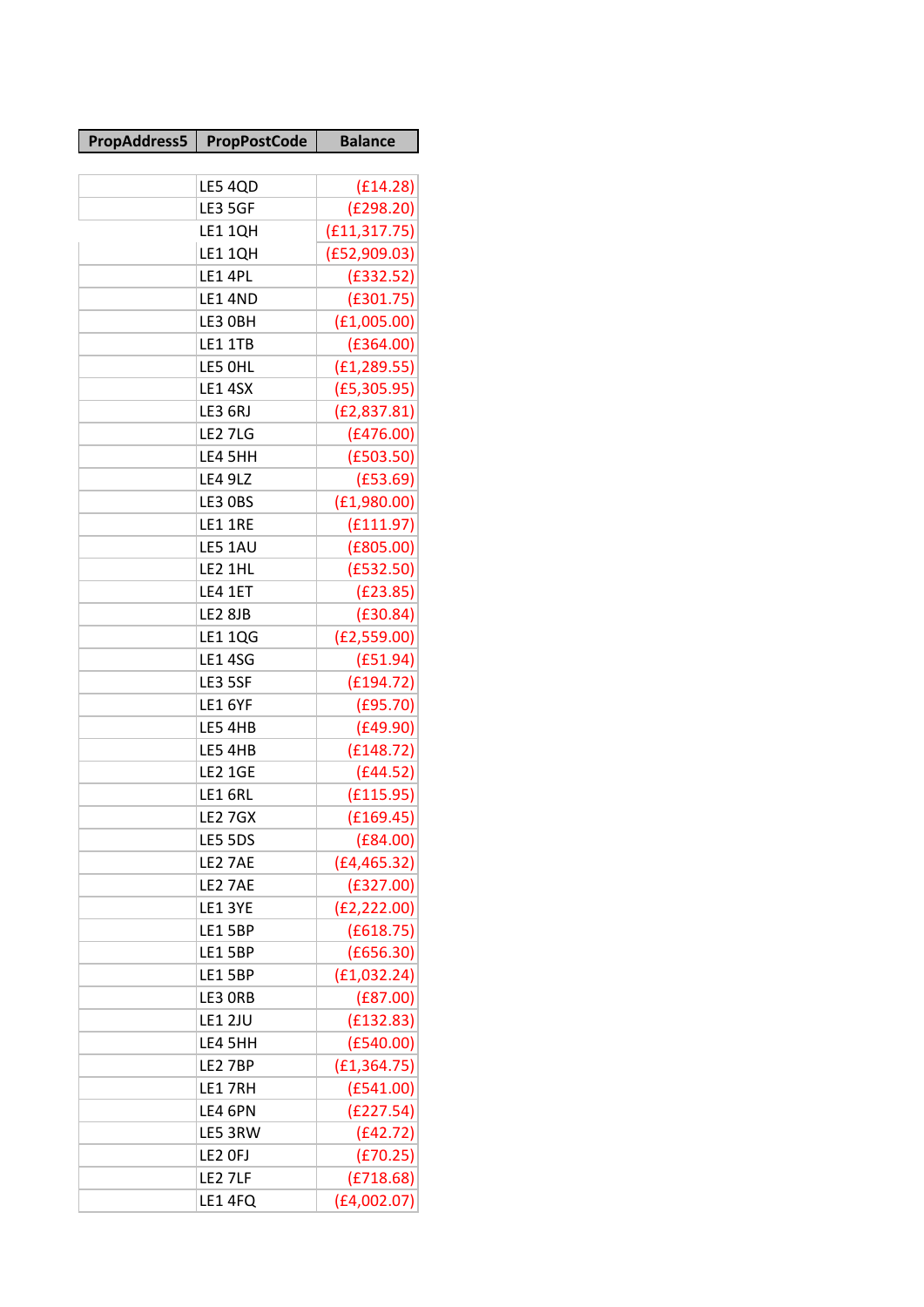| LE2 OTD        | (E101.02)     |
|----------------|---------------|
| LE3 OPA        | (E78.72)      |
| LE5 OED        | (E186.71)     |
| LE4 6FG        | (E500.00)     |
| <b>LE3 1SD</b> | (E1, 190.75)  |
| <b>LE5 5LJ</b> | (E1, 929.87)  |
| <b>LE4 1DS</b> | (E936.32)     |
| <b>LE1 1QG</b> | (E193.63)     |
| LE3 5AS        | (E590.94)     |
| LE5 OHW        | (E1, 320.65)  |
| LE1 1RW        | (E1, 709.53)  |
| LE4 5RD        | (E854.17)     |
| LE17PA         | (E473.78)     |
| <b>LE2 1ND</b> | (E1, 888.59)  |
| LE5 5AY        | (E3, 810.40)  |
| LE4 5AS        | (E198.61)     |
| LE1 5AD        | (E30, 240.60) |
| LE5 4HU        | (E2, 342.16)  |
| LE16HL         | (E520.00)     |
| <b>LE1 6GD</b> | (E359.39)     |
| LE16NB         | (E9, 688.10)  |
| LE4 9EL        | (E2, 320.11)  |
| LE2 0GW        | (f125.46)     |
| LE3 6DR        | (E63.94)      |
| LE3 2QR        | (E2, 706.00)  |
| LE4 1AW        | (£68.45)      |
| LE5 1BP        | (E423.21)     |
| LE4 5AU        | (E273.00)     |
| LE2 OTD        | (E744.95)     |
| LE2 1TU        | (E32.00)      |
| LE2 3AJ        | (f120.29)     |
| LE3 5EL        | (E101.70)     |
| LE2 7JL        | (f12.50)      |
| LE3 1TR        | (E119.59)     |
| LE3 5NG        | (E151.05)     |
| LE1 1TQ        | (E1, 816.15)  |
| LE1 1TQ        | (E1, 772.85)  |
| LE2 0GU        | (E6, 351.85)  |
| <b>LE2 0QS</b> | (E530.00)     |
| LE3 2BU        | (f129.01)     |
| LE4 5QH        | (E25.77)      |
| LE15AD         | (E5, 124.00)  |
| LE5 5DS        | (E505.87)     |
| <b>LE4 1DE</b> | (E73, 874.00) |
| LE1 7DQ        | (E855.49)     |
| LE4 5QE        | (E242.00)     |
| LE4 6RE        | (E62.00)      |
| LE1 5HB        | (E20.00)      |
| LE2 6SB        | (E160.00)     |
| LE2 OPE        | (E248.44)     |
|                |               |